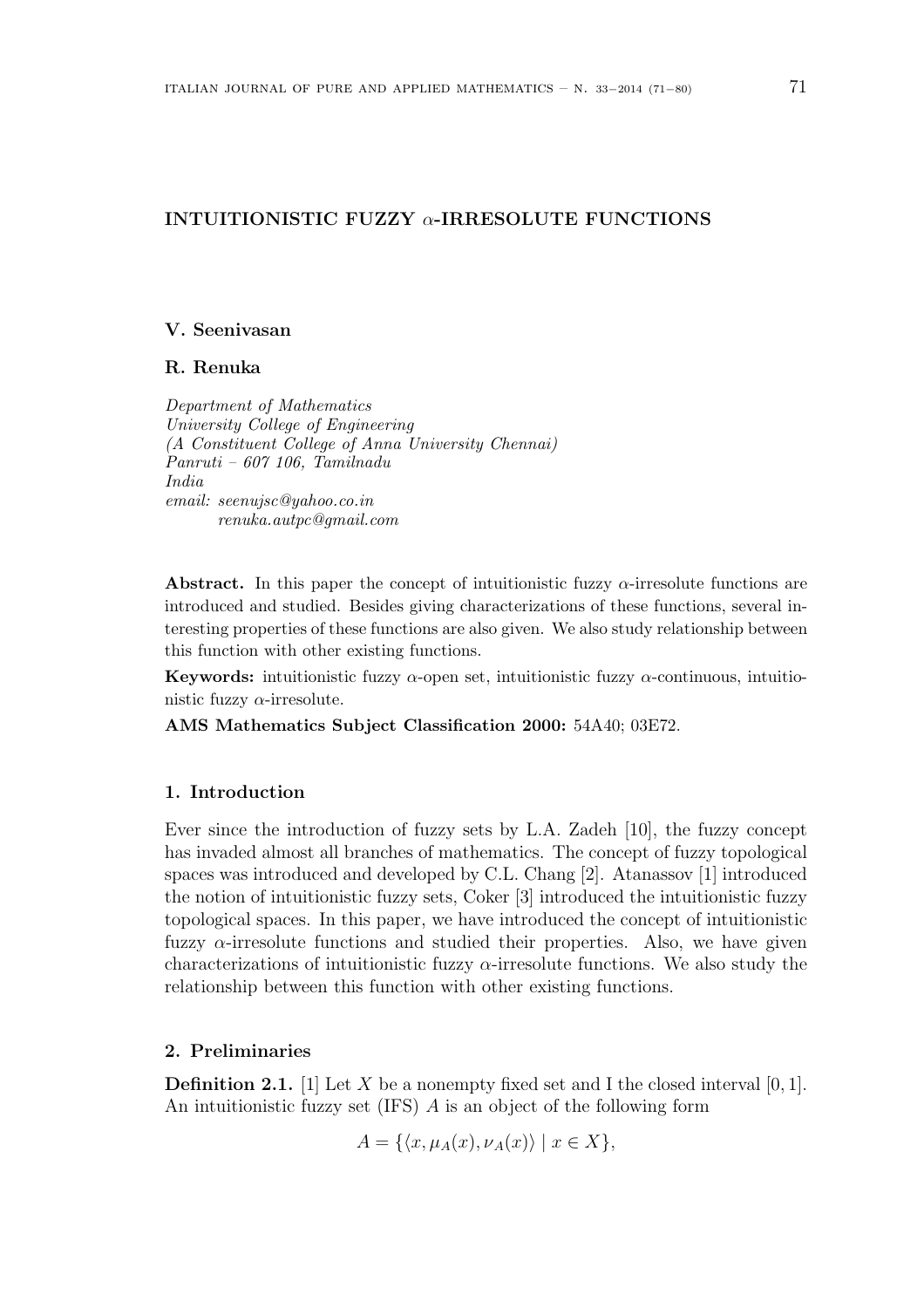where the mappings  $\mu_A : X \to I$  and  $\nu_A : X \to I$  denote the degree of membership (namely)  $\mu_A(x)$  and the degree of nonmembership (namely)  $\nu_A(x)$  for each element  $x \in X$  to the set A respectively, and  $0 \leq \mu_A(x) + \nu_A(x) \leq 1$  for each  $x \in X$ .

**Definition 2.2.** [1] Let A and B are IFSs of the form  $A = \{ \langle x, \mu_A(x), \nu_A(x) \rangle \}$  $|x \in X\}$  and  $B = \{\langle x, \mu_B(x), \nu_B(x)\rangle | x \in X\}.$  Then

- (i)  $A \subseteq B$  if and only if  $\mu_A(x) \leq \mu_B(x)$  and  $\nu_A(x) \geq \nu_B(x)$ ;
- (ii)  $\overline{A} = \{ \langle x, \nu_A(x), \mu_A(x) \rangle \mid x \in X \};$
- (iii)  $A \cap B = \{ \langle x, \mu_A(x) \wedge \mu_B(x), \nu_A(x) \vee \nu_B(x) \rangle \mid x \in X \}.$
- (iv)  $A \cup B = \{ \langle x, \mu_A(x) \vee \mu_B(x), \nu_A(x) \wedge \nu_B(x) \rangle \mid x \in X \}.$

We will use the notation  $A = \{ \langle x, \mu_A, \nu_A \rangle \mid x \in X \}$  instead of  $A = \{ \langle x, \mu_A(x), \nu_A(x) \rangle \}$  $|x \in X$ .

**Definition 2.3.** [3]  $0 \subseteq \{ \langle x, 0, 1 \rangle \mid x \in X \}$  and  $1 \subseteq \{ \langle x, 1, 0 \rangle \mid x \in X \}.$ 

Let  $\alpha, \beta \in [0, 1]$  such that  $\alpha + \beta \leq 1$ . An intuitionistic fuzzy point (IFP)  $p_{(\alpha, \beta)}$ is an intuitionistic fuzzy set defined by

$$
p_{(\alpha,\beta)}(x) = \begin{cases} (\alpha,\beta) & \text{if } x = p, \\ (0,1) & \text{otherwise.} \end{cases}
$$

Let X and Y are two non-empty sets and  $f:(X,\tau) \to (Y,\sigma)$  be a function.

If  $B = \{\langle y, \mu_B(y), \nu_B(y)\rangle | y \in Y\}$  is an IFS in Y, then the pre-image of B under  $f$  is denoted and defined by

$$
f^{-1}(B) = \{ \langle x, f^{-1}(\mu_B(x)), f^{-1}(\nu_B(x)) \rangle \mid x \in X \}.
$$

Since  $\mu_B$ ,  $\nu_B$  are fuzzy sets, we explain that  $f^{-1}(\mu_B(x)) = \mu_B(f(x))$ .

**Definition 2.4.** [3] An intuitionistic fuzzy topology(IFT) in Coker's sense on a nonempty set X is a family  $\tau$  of intuitionistic fuzzy sets in X satisfying the following axioms:

- (i)  $0_{\infty}, 1_{\infty} \in \tau$ ;
- (ii)  $G_1 \cap G_2 \in \tau$ , for any  $G_1, G_2 \in \tau$ ;
- (iii)  $\bigcup G_i \in \tau$  for any arbitrary family  $\{G_i \mid i \in J\} \subseteq \tau$ .

In this paper, by  $(X, \tau)$  or, simply, by X we will denote the intuitionistic fuzzy topological space (IFTS). Each IFS which belongs to  $\tau$  is called an intuitionistic fuzzy open set (IFOS) in X. The complement  $\overline{A}$  of an IFOS A in X is called an intuitionistic fuzzy closed set  $(IFCS)$  in X.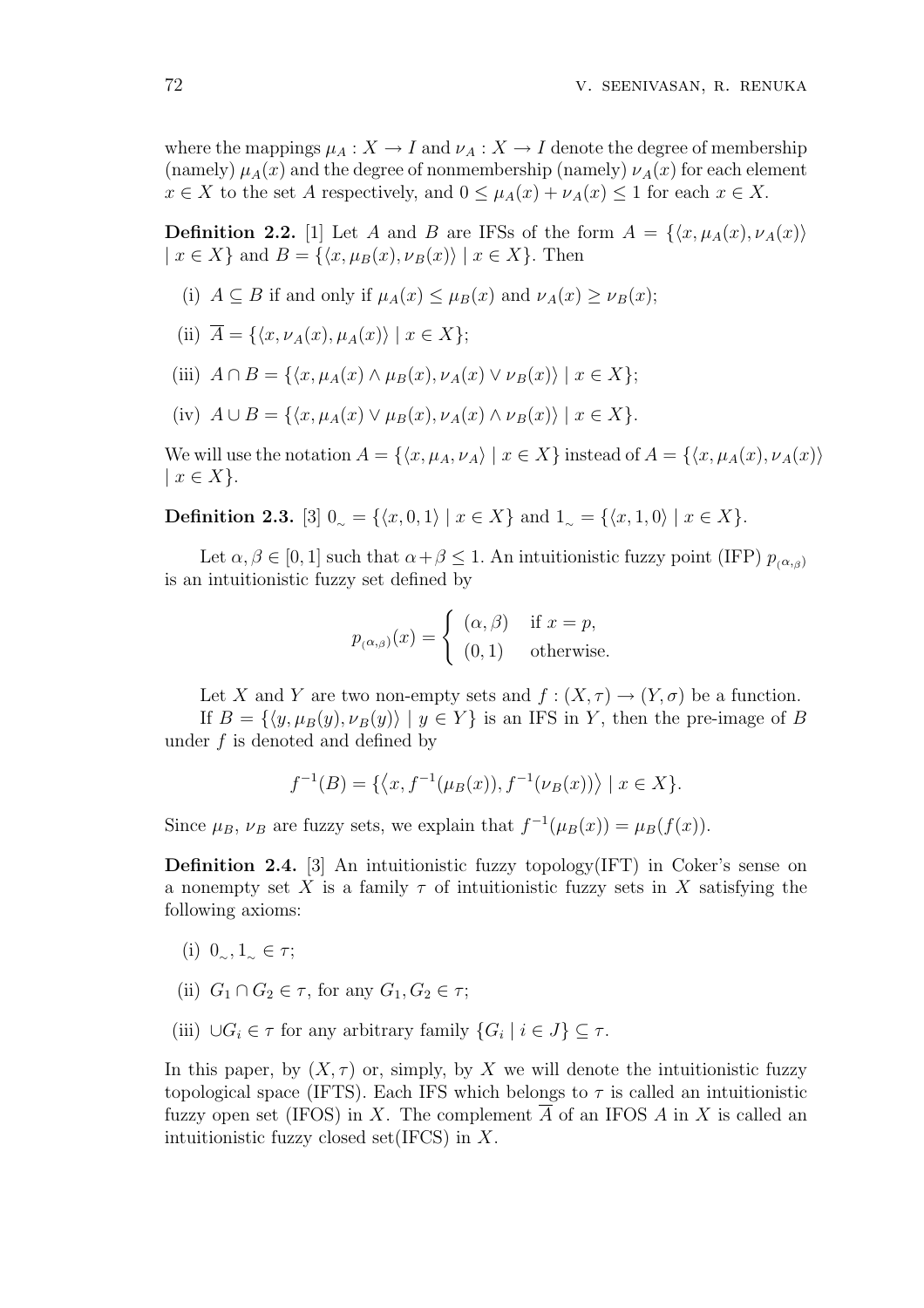**Definition 2.5.** [3] Let  $(X, \tau)$  be an IFTS and  $A = \{ \langle x, \mu_A(x), \nu_A(x) \rangle \mid x \in X \}$ be an IFS in  $X$ . Then, the intuitionistic fuzzy closure and intuitionistic fuzzy interior of A are defined by

- (i) cl(A) =  $\cap$ {C : C is an IFCS in X and C  $\supseteq$  A};
- (ii)  $int(A) = \bigcup \{D : D$  is an IFOS in X and  $D \subseteq A\}.$

It can be also shown that  $cl(A)$  is an IFCS,  $int(A)$  is an IFOS in X and A is an IFCS in X if and only if  $cl(A) = A$ ; A is an IFOS in X if and only if  $int(A) = A$ .

**Proposition 2.1.** [3] Let  $(X, \tau)$  be an IFTS and A, B be IFSs in X. Then, the following properties hold:

- (i)  $cl\overline{A} = \overline{(int(A))}, int\overline{(A)} = \overline{(cl(A))}$ ;
- (ii)  $int(A) \subseteq A \subseteq cl(A)$ .

**Definition 2.6.** [5] An IFS A in an IFTS X is called an intuitionistic fuzzy pre open set (IFPOS) if  $A \subseteq \text{int}(cl A)$ . The complement of an IFPOS A in IFTS X is called an intuitionistic fuzzy preclosed (IFPCS) in X.

**Definition 2.7.** [5] An IFS A in an IFTS X is called an intuitionistic fuzzy  $\alpha$ open set (IF $\alpha$ OS) if and only if  $A \subseteq \text{int}(\text{cl}(\text{int }A))$ . The complement of an IF $\alpha$ OS A in X is called intuitionistic fuzzy  $\alpha$ -closed (IF $\alpha$ CS) in X.

**Definition 2.8.** [5] An IFS  $\vec{A}$  in an IFTS  $\vec{X}$  is called an intuitionistic fuzzy semi open set (IFSOS) if and only if  $A \subseteq \text{cl(int}(A))$ . The complement of an IFSOS A in X is called intuitionistic fuzzy semi closed(IFSCS) in X.

**Definition 2.9.** Let f be a mapping from an IFTS X into an IFTS Y. The mapping  $f$  is called:

- (i) intuitionistic fuzzy continuous if and only if  $f^{-1}(B)$  is an IFOS in X, for each IFOS  $B$  in  $Y$  [5];
- (ii) intuitionistic fuzzy  $\alpha$ -continuous if and only if  $f^{-1}(B)$  is an IF $\alpha$ OS in X, for each IFOS  $B$  in  $Y$  [5];
- (iii) intuitionistic fuzzy pre continuous if and only if  $f^{-1}(B)$  is an IFPOS in X, for each IFOS  $B$  in  $Y$  [5];
- (iv) intuitionistic fuzzy semi continuous if and only if  $f^{-1}(B)$  is an IFSOS in X, for each IFOS  $B$  in  $Y$  [5].

**Definition 2.10.** [9] Let  $(X, \tau)$  be an IFTS and  $A = \{ \langle x, \mu_A(x), \nu_A(x) \rangle \mid x \in X \}$ be an IFS in X. Then the intuitionistic fuzzy  $\alpha$ -closure and intuitionistic fuzzy  $\alpha$ -interior of A are defined by

- (i)  $\alpha cl(A) = \bigcap \{C : C \text{ is an IF}\alpha CS \text{ in } X \text{ and } C \supseteq A\};$
- (ii)  $\alpha$ int $(A) = \bigcup \{ D : D$  is an IF $\alpha$ OS in X and  $D \subseteq A \}.$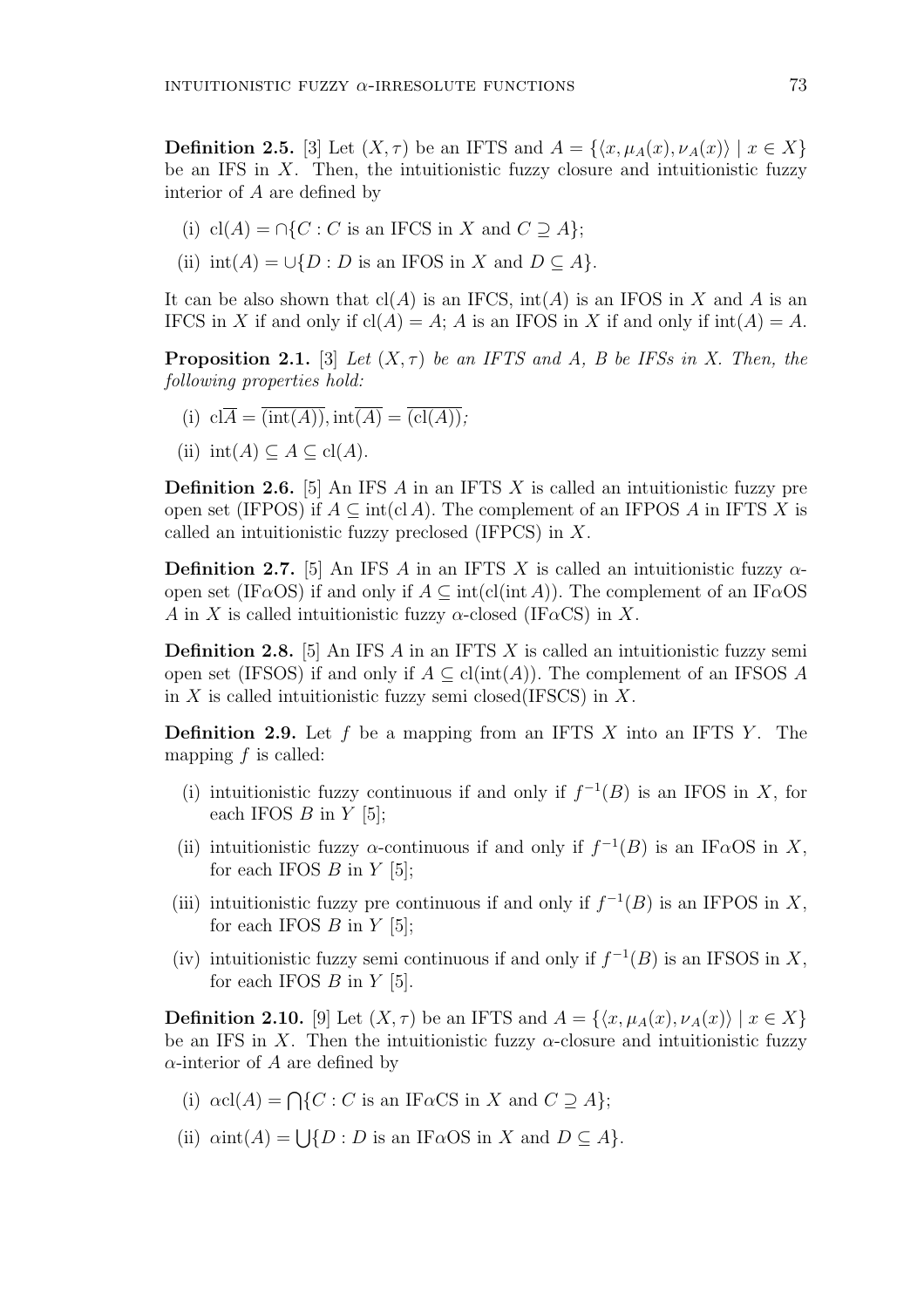**Definition 2.11.** Let f be a mapping from an IFTS of X into an IFTS of Y. The mapping f is called intuitionistic fuzzy strongly  $\alpha$ -continuous if and only if  $f^{-1}(B)$  is an IF $\alpha$ OS in X, for each IFSOS B in Y.

### 3. Intuitionistic fuzzy  $\alpha$ -irresolute functions

**Definition 3.1.** A function  $f : (X, \tau) \to (Y, \sigma)$  from an intuitionistic fuzzy topological space  $(X,\tau)$  to another intuitionistic fuzzy topological space  $(Y,\sigma)$  is said to be intuitionistic fuzzy  $\alpha$ -irresolute(IF  $\alpha$ -irresolute) if  $f^{-1}(B)$  is an IF $\alpha$ OS in  $(X,\tau)$  for each IF $\alpha$ OS B in  $(Y,\sigma)$ .



**Proposition 3.1.** Every intuitionistic fuzzy  $\alpha$ -irresolute is an intuitionistic fuzzy pre continuous.

Proof. Follows from the definitions.

However, the converse of the above Proposition 3.1 need not to be true, as shown by the following example.

Example 3.1. Let  $X = \{a, b\}$ ,  $Y = \{c, d\}$ ,  $\tau = \{0, 1, 1, 4\}$ ,  $\sigma = \{0, 1, 1, 8\}$ , where  $\sqrt{q}$  $\lambda$   $\lambda$ 

$$
A = \left\{ \left\langle x, \left( \frac{a}{0.6}, \frac{b}{0.5} \right), \left( \frac{a}{0.4}, \frac{b}{0.4} \right) \right\rangle; x \in X \right\},
$$
  

$$
B = \left\{ \left\langle y, \left( \frac{c}{0.2}, \frac{d}{0.4} \right), \left( \frac{c}{0.6}, \frac{d}{0.5} \right) \right\rangle \middle| y \in Y \right\}.
$$

Define an intuitionistic fuzzy mapping  $f : (X, \tau) \to (Y, \sigma)$  by  $f(a) = d, f(b) = c$ . Denne an intuitionistic ruzzy mapping f:<br>B is an IFOS in  $(Y, \sigma)$ .  $f^{-1}(B) = \{ \langle x, \left( \frac{a}{\sigma} \right) \rangle \}$  $\frac{a}{0.4}, \frac{b}{0.5}$ 0.2  $\begin{matrix} 7 \end{matrix}$ ,  $\overrightarrow{a}$  $\frac{a}{0.5}, \frac{b}{0.5}$  $\binom{b}{0.6}$  ;  $x \in X$  } is an IFPOS in  $(X, \tau)$ , since  $\text{int}(\text{cl}(f^{-1}(B))) = 1$ , and  $f^{-1}(B) \subseteq \text{int}(\text{cl}(f^{-1}(B)))$ . Hence, f is an IF pre continuous. B is an IF $\alpha$ OS in  $(Y, \sigma)$  and  $\text{int}(\text{cl}(\text{int}(f^{-1}(B)))) = 0_\sim$ ,  $f^{-1}(B) \nsubseteq \text{int}(\text{cl}(\text{int}(f^{-1}(B))))$ . Hence,  $f^{-1}(B)$  is not IF $\alpha$ OS in  $(X, \tau)$  which implies f is not IF  $\alpha$ -irresolute function.

**Proposition 3.2.** Every intuitionistic fuzzy  $\alpha$ -irresolute is an intuitionistic fuzzy α-continuous.

Proof. Follows from the definitions.

However, the converse of the above Proposition 3.2 need not to be true, as shown by the following example.

 $\blacksquare$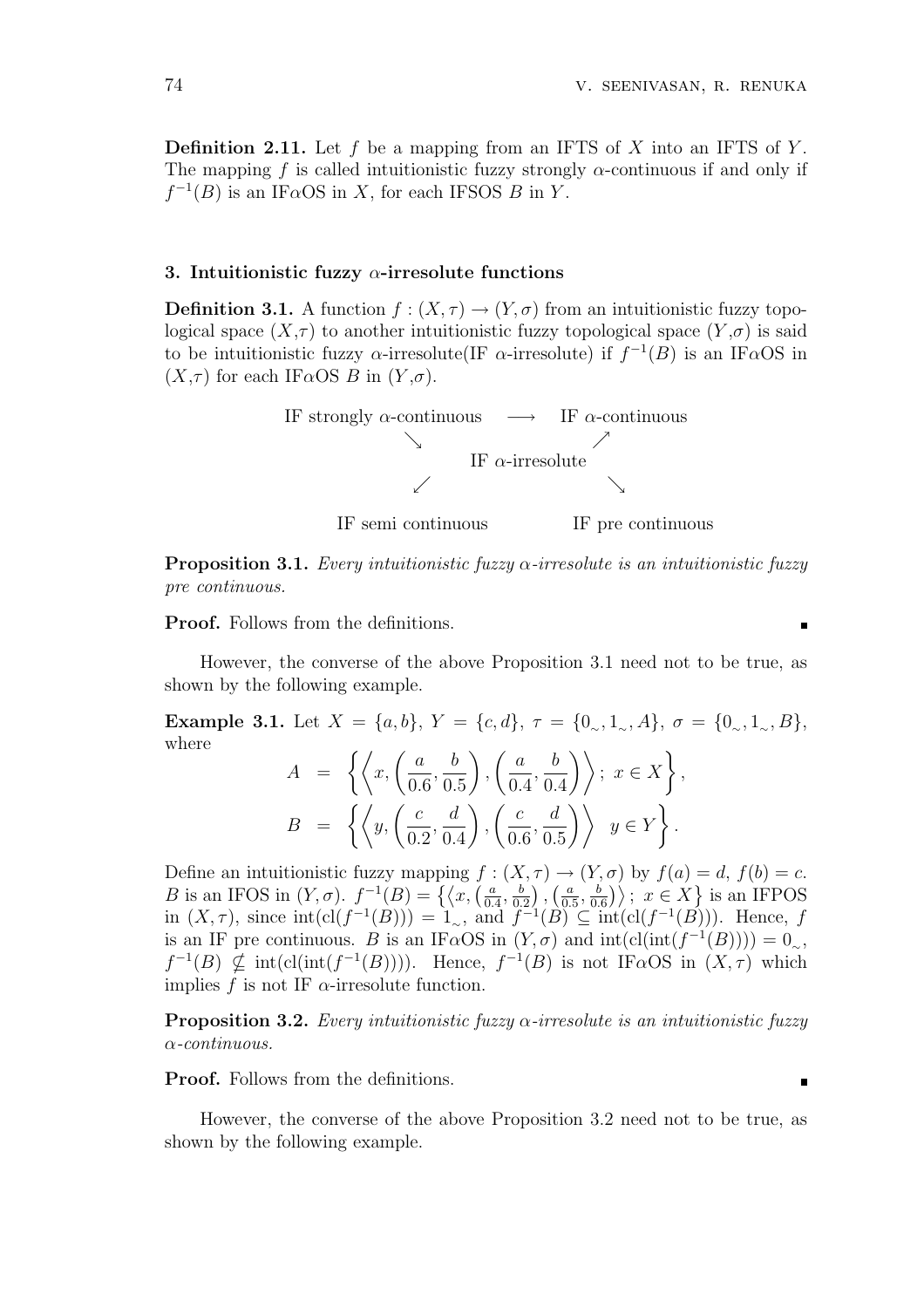Example 3.2. Let  $X = \{a, b, c\} = Y$ ,  $\tau = \{0, AB, A \cup B, A \cap B, 1\}$ ,  $\sigma = \{0, 1, 1, C\}$ , where

$$
A = \left\{ \left\langle x, \left( \frac{a}{0.5}, \frac{b}{0.3}, \frac{c}{0.6} \right), \left( \frac{a}{0.5}, \frac{b}{0.7}, \frac{c}{0.4} \right) \right\rangle; x \in X \right\},
$$
  
\n
$$
B = \left\{ \left\langle x, \left( \frac{a}{0.2}, \frac{b}{0.4}, \frac{c}{0.3} \right) \left( \frac{a}{0.7}, \frac{b}{0.6}, \frac{c}{0.7} \right) \right\rangle; x \in X \right\}
$$
  
\n
$$
C = \left\{ \left\langle y, \left( \frac{a}{0.5}, \frac{b}{0.4}, \frac{c}{0.6} \right), \left( \frac{a}{0.5}, \frac{b}{0.6}, \frac{c}{0.4} \right) \right\rangle; y \in Y \right\}
$$
  
\n
$$
D = \left\{ \left\langle y, \left( \frac{a}{0.5}, \frac{b}{0.4}, \frac{c}{0.6} \right), \left( \frac{a}{0.4}, \frac{b}{0.5}, \frac{c}{0.4} \right) \right\rangle; y \in Y \right\}
$$

Define an intuitionistic fuzzy mapping  $f : (X, \tau) \to (Y, \sigma)$  by  $f(a) = a, f(b) = b$ , Define an intuitionistic fuzzy mapping  $f: (\Lambda, \tau) \to (Y,$ <br>  $f(c) = c$ . C is an IFOS in  $(Y, \sigma)$ .  $f^{-1}(C) = \{ \langle x, \left( \frac{a}{\sigma} \right) \rangle \}$  $\frac{a}{0.5}, \frac{b}{0.5}$  $\frac{b}{0.4}, \frac{c}{0.4}$  $\frac{c}{0.6}$ ),  $\left(\frac{a}{0.5}\right)$  $\frac{a}{0.5}, \frac{b}{0.5}$  $\frac{b}{0.6}, \frac{c}{0.}$  $\left\langle \begin{array}{c} 0 \ \frac{c}{0.4} \end{array} \right\rangle$  $x \in X$  and  $\text{int}(\text{cl}(\text{int}f^{-1}(C))) = A \cup B$ . Thus  $f^{-1}(C) \subseteq \text{int}(\text{cl}(\text{int}f^{-1}(C))).$ Hence  $f^{-1}(C)$  is IF $\alpha$ OS in X, which implies f is IF  $\alpha$ -continuous. D is an IFS in Y and  $D \subseteq \text{int}(\text{cl}(\text{int }D)) = 1$ . Hence, D is IF $\alpha$ OS in Y.  $f^{-1}(D) =$ IFS in<br> $\{\langle x, \langle \frac{a}{\alpha} \rangle\}\$  $\frac{a}{0.5}, \frac{b}{0.5}$  $\frac{b}{0.4}, \frac{c}{0.4}$  $\frac{c}{0.6}$ ),  $\left(\frac{a}{0.4}\right)$  $\frac{a}{0.4}, \frac{b}{0.}$  $\frac{b}{0.5}, \frac{c}{0.5}$  $\langle \text{int } D \rangle$  =  $1_{\sim}$ . Hence, *D* is If  $\alpha$ OS in *Y*.  $J^{-1}(D)$  =  $\frac{c}{0.4}$ );  $x \in X$  and  $\text{int}(\text{cl}(\text{int}f^{-1}(D))) = A \cup B$ . Thus,  $f^{-1}(D) \nsubseteq \text{int}(\text{cl}(\text{int}f^{-1}(D)))$ . Hence,  $f^{-1}(D)$  is not IF $\alpha$ OS in X. So, f is not IF  $\alpha$ -irresolute function.

**Proposition 3.3.** Every intuitionistic fuzzy  $\alpha$ -continuous is an intuitionistic fuzzy pre continuous.

Proof. Follows from the definitions.

However, the converse of the above Proposition 3.3 need not to be true, as shown by the following example.

Example 3.3. Let  $X = \{a, b\}$ ,  $Y = \{c, d\}$ ,  $\tau = \{0, 1, 0, 0, d\}$ ,  $\sigma = \{0, 1, 0, d\}$ , where ½¿ $\mathbf{r}$  $\overline{a}$  $\sqrt{ }$  $\mathbf{A}$ 

$$
A = \left\{ \left\langle x, \left( \frac{a}{0.6}, \frac{b}{0.5} \right), \left( \frac{a}{0.4}, \frac{b}{0.4} \right) \right\rangle; x \in X \right\},
$$
  

$$
B = \left\{ \left\langle y, \left( \frac{c}{0.2}, \frac{d}{0.4} \right), \left( \frac{c}{0.6}, \frac{d}{0.5} \right) \right\rangle; y \in Y \right\}.
$$

Define an intuitionistic fuzzy mapping  $f : (X, \tau) \to (Y, \sigma)$  by  $f(a) = d$ , Denne an intuitionistic ruzzy mapping  $f: (\Lambda, \tau)$ <br>  $f(b) = c$ . B is an IFOS in  $(Y, \sigma)$ .  $f^{-1}(B) = \{ \langle x, \left( \frac{a}{b} \right) \rangle \}$  $\frac{a}{0.4}, \frac{b}{0.5}$  $\frac{b}{0.2}\big)$  ,  $\big(\frac{a}{0.5}\big)$  $\frac{a}{0.5}, \frac{b}{0.5}$  $\begin{array}{c} \text{by } J(a) = 0 \\ \frac{b}{0.6} \end{array}$ ;  $x \in X$ is an IFPOS in X since  $\text{int}(\text{cl}(f^{-1}(B))) = 1_\sim$ , and  $f^{-1}(B) \subseteq \text{int}(\text{cl}(f^{-1}(B))).$ Hence, f is an IF pre continuous.  $f^{-1}(B)$  is not IF $\alpha$ OS in X since  $f^{-1}(B) \nsubseteq$  $\text{int}(\text{cl}(\text{int}(f^{-1}(B)))) = 0_{\sim}$ . Hence, f is not IF $\alpha$ -continuous function.

**Proposition 3.4.** Every intuitionistic fuzzy  $\alpha$ -irresolute is an intuitionistic fuzzy semi continuous.

 $\blacksquare$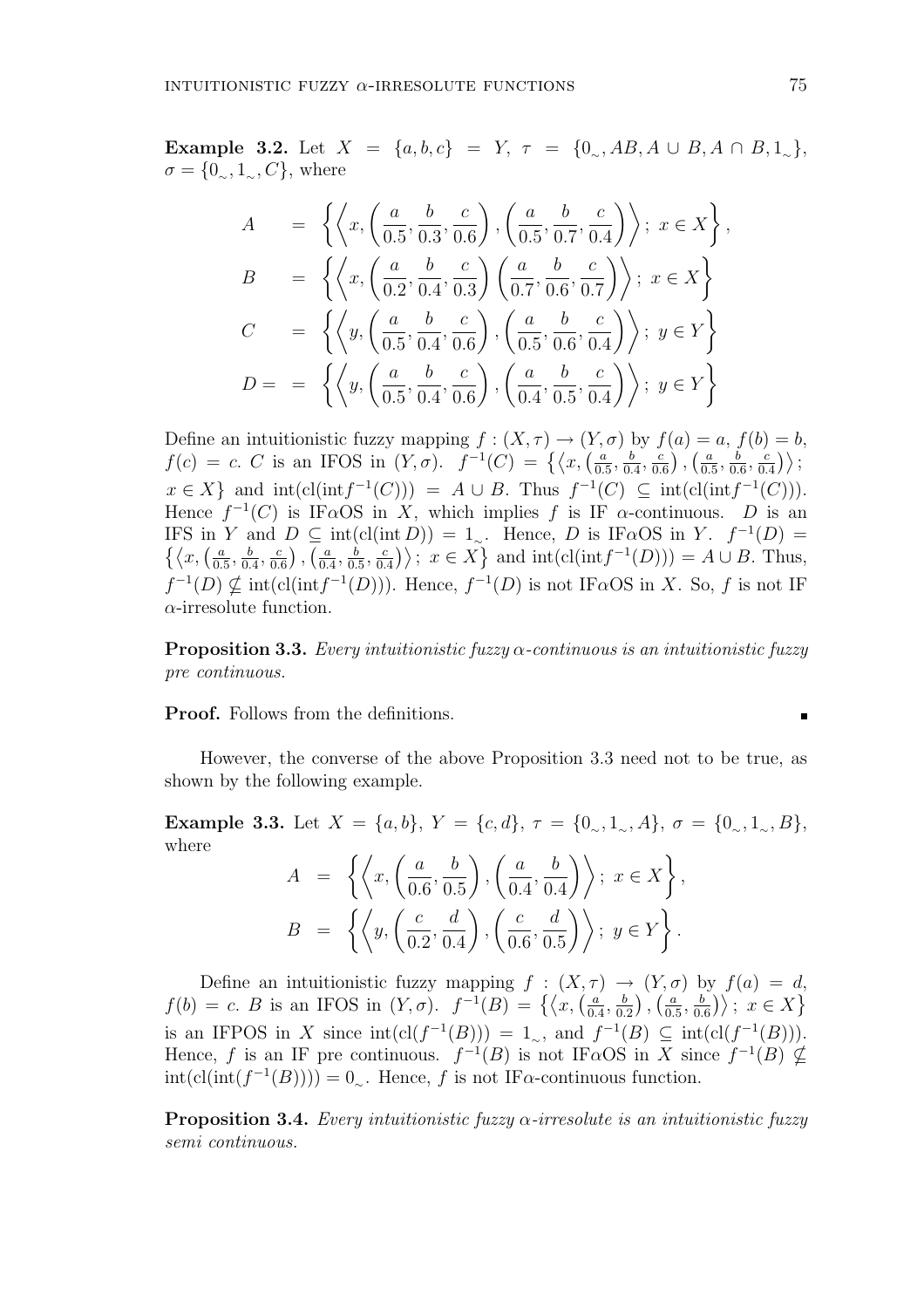Proof. Follows from the definitions.

However, the converse of the above Proposition 3.4 need not to be true, as shown by the following example.

Example 3.4. Let  $X = \{a, b\}$ ,  $Y = \{c, d\}$ ,  $\tau = \{0, 1, 4\}$ ,  $\sigma = \{0, 1, 8\}$ , where  $\sqrt{q}$  $\sqrt{ }$  $\mathbf{A}$ 

$$
A = \left\{ \left\langle x, \left( \frac{a}{0.3}, \frac{b}{0.4} \right), \left( \frac{a}{0.6}, \frac{b}{0.5} \right) \right\rangle; x \in X \right\},
$$
  

$$
B = \left\{ \left\langle y, \left( \frac{c}{0.4}, \frac{d}{0.5} \right), \left( \frac{c}{0.5}, \frac{d}{0.5} \right) \right\rangle; y \in Y \right\}.
$$

Define an intuitionistic fuzzy mapping  $f : (X, \tau) \to (Y, \sigma)$  by  $f(a) = d$ , Denne an intuitionistic ruzzy mapping  $f: (\Lambda)$ <br>  $f(b) = c$ . B is an IFOS in  $(Y, \sigma)$ .  $f^{-1}(B) = \{ \langle x, \left( \frac{a}{\sigma} \right) \rangle \}$  $\frac{a}{0.5}, \frac{b}{0.5}$ 0.4  $\overline{\phantom{a}}$ ,  $\binom{1}{a}$  $\frac{a}{0.5}, \frac{b}{0.}$  $\begin{array}{c} \text{by } J(a) = \\ \frac{b}{0.5} \text{)} \text{; } x \in X \} \end{array}$ is an IFSOS in  $(X, \tau)$  since  $cl(int(f^{-1}(B))) = \overline{A}$ . Hence  $f^{-1}(B) \subseteq cl(int(f^{-1}(B)))$ , which implies f is an IF Semi continuous. B is an IFOS in Y and B is an IF $\alpha$ OS which implies f is an IF semi-continuous. B is an IFO<br>in Y since  $B \subseteq \text{int}(\text{cl}(\text{int}(B))) = B$ .  $f^{-1}(B) = \{ \langle x, \langle \frac{a}{\alpha} \rangle \rangle \}$  $\frac{a}{0.5}, \frac{b}{0.5}$  $\frac{b}{0.4}$ ),  $\left(\frac{a}{0.1}\right)$  $\frac{a}{0.5}, \frac{b}{0.}$  $\left(\frac{b}{0.5}\right)$  ;  $x \in X$  $\text{int}(\text{cl}(\text{int}(f^{-1}(B)))) = A$  and  $f^{-1}(B) \nsubseteq \text{int}(\text{cl}(\text{int}(f^{-1}(B))))$  which implies  $f^{-1}(B)$ is not IF $\alpha$ OS in Y. Hence f is not IF  $\alpha$ -irresolute function.

**Proposition 3.5.** Every intuitionistic fuzzy strongly  $\alpha$ -continuous is an intuitionistic fuzzy  $\alpha$ -irresolute.

Proof. Follows from the definitions.

However, the converse of the above Proposition 3.5 is need not be true, in general as shown by the following example.

Example 3.5. Let  $X = \{a, b\}$ ,  $Y = \{c, d\}$ ,  $\tau = \{0, 1, 0, 0, d\}$ ,  $\sigma = \{0, 1, 0, 0, d\}$ where  $\sqrt{q}$  $\sqrt{ }$  $\mathbf{A}$ 

$$
A = \left\{ \left\langle x, \left( \frac{a}{0.2}, \frac{b}{0.4} \right), \left( \frac{a}{0.3}, \frac{b}{0.4} \right) \right\rangle; x \in X \right\},
$$
  

$$
B = \left\{ \left\langle y, \left( \frac{c}{0.4}, \frac{d}{0.2} \right), \left( \frac{c}{0.4}, \frac{d}{0.3} \right) \right\rangle; y \in Y \right\},
$$
  

$$
C = \left\{ \left\langle y, \left( \frac{c}{0.4}, \frac{d}{0.3} \right), \left( \frac{c}{0.4}, \frac{d}{0.2} \right) \right\rangle; y \in Y \right\}.
$$

Define an intuitionistic fuzzy mapping  $f : (X, \tau) \to (Y, \sigma)$  by  $f(a) = d, f(b) = c$ . B is an IFOS in  $(Y, \sigma)$  and  $\text{int}(\text{cl}(\text{int}(B))) = B$ . Hence  $B \subseteq \text{int}(\text{cl}(\text{int}(B)))$ . Thus B is an IF $\alpha$ OS in  $(Y,\sigma)$  and mt(cl(mt(B))) =<br>B is an IF $\alpha$ OS in  $(Y,\sigma)$ .  $f^{-1}(B) = \{ \langle x, \langle \frac{\alpha}{\alpha}, \rangle \rangle \}$  $\frac{a}{0.2}, \frac{b}{0.}$ 0.4 ¢ , end<br>6 a  $\frac{a}{0.3}, \frac{b}{0.}$  $\frac{b}{\left(0.4\right)} \rightarrow \text{int}$   $\text{cm}$   $\left(\text{cm}\right)$ <br> $\left(\text{cm}\right)$ is an IF $\alpha$ OS in  $(X,\tau)$  since  $\text{int}(\text{cl}(\text{int}(f^{-1}(B)))) = A$ . Hence  $f^{-1}(B) \subseteq \text{int}(\text{cl}(\text{int}(f^{-1}(B))))$ which implies f is an IF  $\alpha$ -irresolute. C is an IFS in Y. Also C is an IFSOS which implies f is an if  $\alpha$ -irresolute. C is an if 5 in<br>in Y since  $C \subseteq cl(int(C)) = \overline{B}$ .  $f^{-1}(C) = \{ \langle x, \left( \frac{a}{C} \right) \rangle \}$  $\frac{a}{0.3}, \frac{b}{0.}$  $\frac{b}{0.4}$ ),  $\left(\frac{a}{0.2}\right)$  $\frac{a}{0.2}, \frac{b}{0.}$  $\left\langle \frac{b}{0.4} \right\rangle$  ;  $x \in X$  $\text{int}(\text{cl}(\text{int}(f^{-1}(C)))) = A$  and  $f^{-1}(C) \nsubseteq \text{int}(\text{cl}(\text{int}(f^{-1}(C))))$  which implies  $f^{-1}(C)$ is not IF $\alpha$ OS in Y. Hence f is not IF strongly  $\alpha$ -continuous.

 $\blacksquare$ 

 $\blacksquare$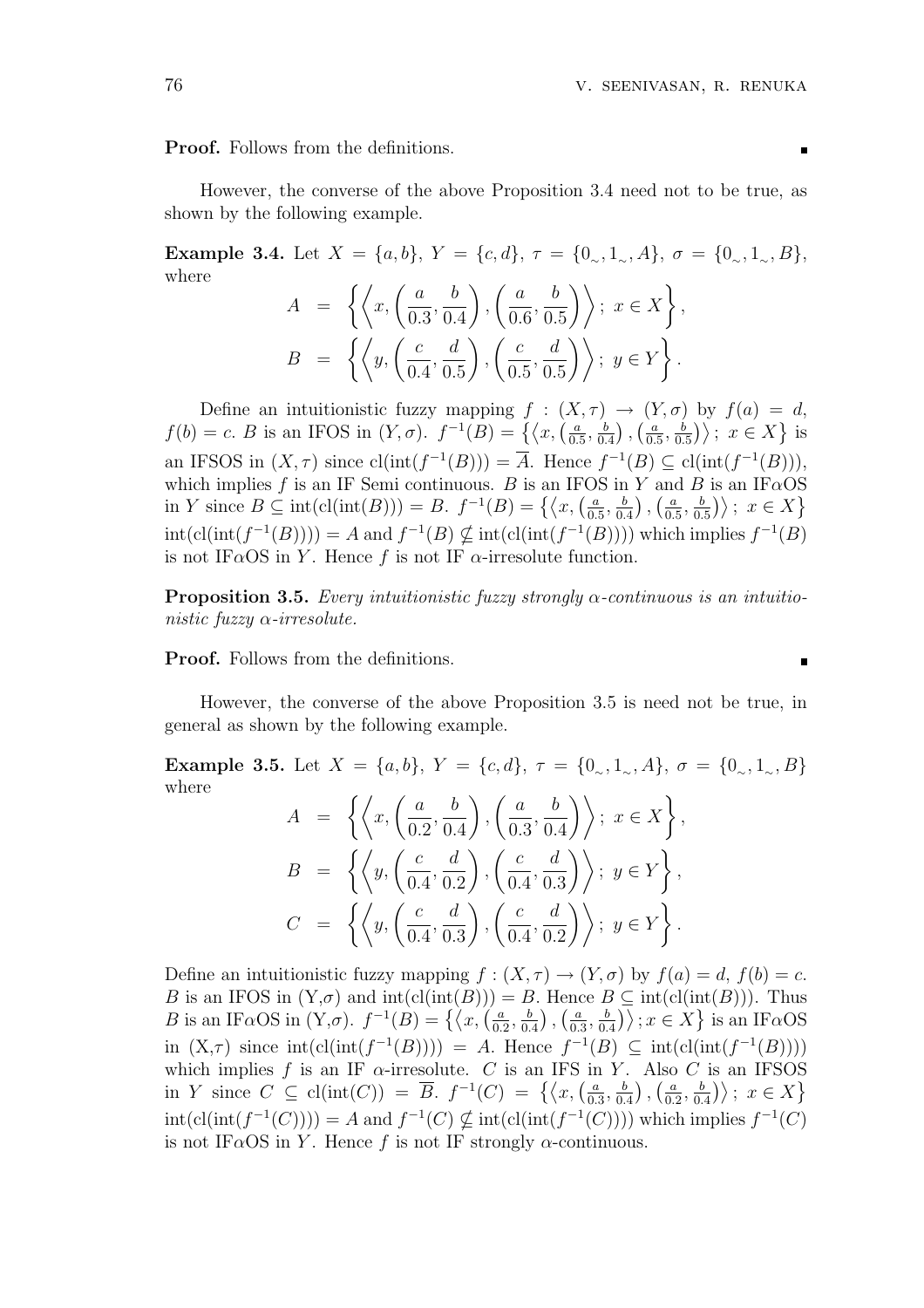**Proposition 3.6.** Every intuitionistic fuzzy strongly  $\alpha$ -continuous is an intuitionistic fuzzy  $\alpha$ -continuous.

Proof. Follows from the definitions.

However the converse of the above Proposition 3.6 is need not be true, as shown by the following example.

Example 3.6. Let  $X = \{a, b\}$ ,  $Y = \{c, d\}$ ,  $\tau = \{0, 1, 1, 4\}$ ,  $\sigma = \{0, 1, 1, 8\}$ , where  $\sqrt{q}$  $\sqrt{ }$  $\mathbf{A}$ 

$$
A = \left\{ \left\langle x, \left( \frac{a}{0.2}, \frac{b}{0.4} \right), \left( \frac{a}{0.3}, \frac{b}{0.4} \right) \right\rangle; x \in X \right\}, B = \left\{ \left\langle y, \left( \frac{c}{0.4}, \frac{d}{0.2} \right), \left( \frac{c}{0.4}, \frac{d}{0.3} \right) \right\rangle; y \in Y \right\}, C = \left\{ \left\langle y, \left( \frac{c}{0.4}, \frac{d}{0.3} \right), \left( \frac{c}{0.4}, \frac{d}{0.2} \right) \right\rangle; y \in Y \right\}.
$$

Define an intuitionistic fuzzy mapping  $f : (X, \tau) \to (Y, \sigma)$  by  $f(a) = d, f(b) = c$ . B is an IFOS in  $(Y, \sigma)$ .  $f^{-1}(B) = \{$  $\prod_{\ell}$  $x, (\frac{a}{a})$  $\frac{a}{0.2}, \frac{b}{0.}$  $(\frac{b}{0.4}),(\frac{a}{0.3})$  $\frac{a}{0.3}, \frac{b}{0.}$  $\frac{b}{0.4}$ ")<br>י ;  $x \in X$  is an IF $\alpha$ OS in  $(X,\tau)$  since  $\text{int}(\text{cl}(\text{int}(f^{-1}(B)))) = A$ . Hence  $f^{-1}(B) \subseteq \text{int}(\text{cl}(\text{int}(f^{-1}(B))))$ which implies f is an IF $\alpha$ -continuous. C is an IFS in Y. Also C is an IFSOS in Y since  $C \subseteq \text{cl}(\text{int}(C)) = \overline{B}$ .  $f^{-1}(C) = \{ \langle x, (\frac{a}{C}) \rangle \}$  $\frac{a}{0.3}, \frac{b}{0.}$  $(\frac{b}{0.4}),(\frac{a}{0.4})$  $\frac{a}{0.2}, \frac{b}{0.}$  $\left\{\frac{b}{0.4}\right\}$ ;  $x \in X$  $\text{int}(\text{cl}(\text{int}(f^{-1}(C)))) = A$  and  $f^{-1}(C) \nsubseteq \text{int}(\text{cl}(\text{int}(f^{-1}(C))))$  which implies  $f^{-1}(C)$ is not IF $\alpha$ OS in Y. Hence f is not IF strongly  $\alpha$ -continuous.

**Theorem 3.1.** If  $f : (X, \tau) \to (Y, \sigma)$  be a mapping from an IFTS X into an IFTS Y. Then the following are equivalent.

- (a) f is IF  $\alpha$ -irresolute.
- (b)  $f^{-1}(B)$  is IF $\alpha CS$  in X for each IF $\alpha CS$  B in Y.
- (c)  $f(\alpha c) \leq \alpha c \leq f(A)$  for each IFS A in X.
- (d)  $\alpha$  cl  $f^{-1}(B) \subseteq f^{-1}(\alpha$  cl B) for each IFS B in Y.
- (e)  $f^{-1}(\text{aint } B) \subseteq \alpha$  int  $f^{-1}(B)$  for each IFS B in Y.

**Proof.** (a) $\Rightarrow$ (b): It can be proved by using the complement and the definition of IF $\alpha$ -irresolute. Let B be IF $\alpha$ CS in Y, then 1-B is IF $\alpha$ OS in Y. Since f is IF $\alpha$ irresolute,  $f^{-1}(1 - B) = 1 - f^{-1}(B)$  is IF $\alpha$ OS in X. Hence  $f^{-1}(B)$  is IF $\alpha$ CS in X. Thus  $(a) \Rightarrow (b)$  is proved.

(b) 
$$
\Rightarrow
$$
(c): Let A be IFS in X. Then  $A \subseteq f^{-1}(f(A)) \subseteq f^{-1}(\alpha cl f(A))$ .  
\n $\alpha cl f(A)$  is IF $\alpha$ CS in Y, by (b)  $f^{-1}(\alpha cl f(A))$  is an IF $\alpha$ CS in X.  
\n $\alpha cl(A) \subseteq f^{-1}(\alpha cl f(A))$  and  $f(\alpha cl(A)) \subseteq f(f^{-1}(\alpha cl f(A))) = \alpha cl f(A)$ .  
\nThus  $f(\alpha cl(A)) \subseteq \alpha cl f(A)$ . Hence (b)  $\Rightarrow$ (c) is proved.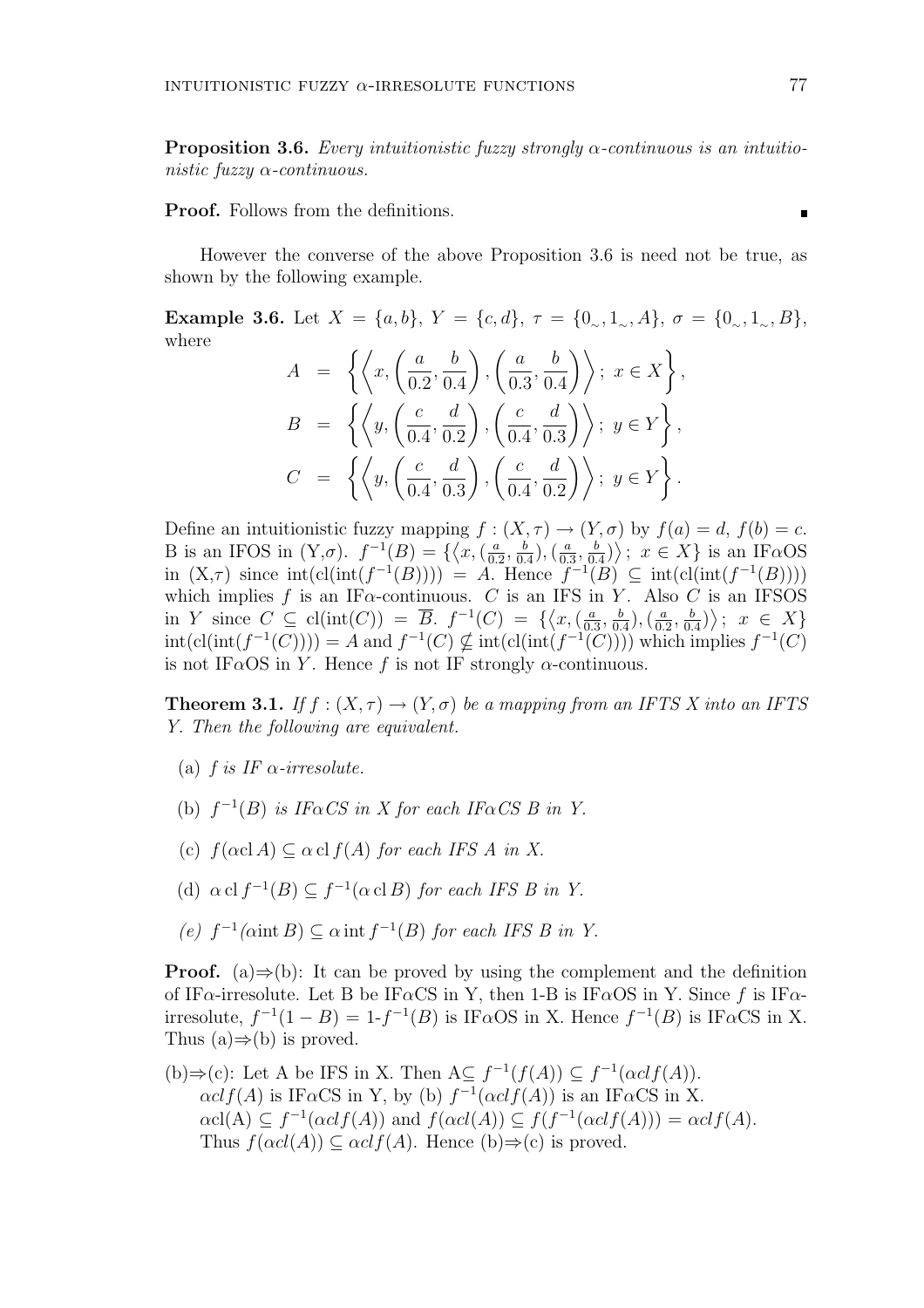(c)  $\Rightarrow$  (d): For any IFS B in Y, let  $f^{-1}(B) = A$ ; by (c),  $f(\alpha cl f^{-1}(B)) \subseteq \alpha cl f(f^{-1}(B))$  $\subseteq \alpha cl(B)$  and  $(\alpha cl f^{-1}(B)) \subseteq f^{-1}(f(\alpha cl f^{-1}(B))) \subseteq f^{-1}(\alpha cl B)$ . Thus  $(\alpha cl f^{-1}(B))$  $\subseteq f^{-1}(\alpha c lB)$ . Hence  $(c) \Rightarrow (d)$  is proved.

(d)⇒(e): We know that  $\alpha$ int(B) =  $\alpha cl(\overline{B})$  $f^{-1}(\alpha int B) = f^{-1}(\alpha cl(\overline{B})) = (f^{-1}(\alpha cl(\overline{B}))) \subseteq (\alpha cl(f^{-1}(\overline{B})) = \alpha int(\overline{f^{-1}(B)}) \subseteq$  $\alpha$ int $(f^{-1}(B))$  Hence  $(d) \Rightarrow$  (e) is proved.

 $(e) \Rightarrow (a)$ :Let B be any IF $\alpha$ OS in Y. Then B =  $\alpha$ int(B).  $f^{-1}(\alpha int B) = f^{-1}(B) \subseteq \alpha int(f^{-1}(B)).$ 

By definition,  $f^{-1}(B) \supseteq \alpha$ int $(f^{-1}(B))$ . So  $f^{-1}(B) = \alpha$ int $(f^{-1}(B))$ . Thus  $f^{-1}(B)$ is an IF $\alpha$ OS in X which implies f is IF  $\alpha$ -irresolute. Thus (e) $\Rightarrow$ (a) is proved.  $\blacksquare$ 

#### 4. Properties of intuitionistic fuzzy  $\alpha$ -irresolute functions

**Lemma 4.1.** [3] Let  $f: X \to Y$  be a mapping, and  $A_{\alpha}$  be a family of IF sets of Y. Then

- $(a) f^{-1}($ S  $A_{\alpha}$ ) =  $\cup f^{-1}(A_{\alpha})$
- (b)  $f^{-1}(\cap A_{\alpha}) = \cap f^{-1}(A_{\alpha}).$

**Lemma 4.2.** [6] Let  $f: X_i \to Y_i$  be a mapping and A,B are IFS's of  $Y_1$  and  $Y_2$ respectively then  $(f_1 \times f_2)^{-1}(A \times B) = f_1^{-1}(A) \times f_2^{-1}(B)$ .

**Lemma 4.3.** [6] Let  $q: X \to X \times Y$  be a graph of a mapping  $f: (X, \tau) \to (Y, \sigma)$ . If A and B are IFS's of X and Y respectively, then  $g^{-1}(1 \times B) = (1 \times f^{-1}(B)).$ 

**Lemma 4.4.** [6] Let X and Y be intuitionistic fuzzy topological spaces, then  $(X, \tau)$ is product related to  $(Y, \sigma)$  if for any IFS C in X, D in Y whenever  $\overline{A} \not\supseteq C$ ,  $\overline{B} \not\supseteq D$ implies  $\overline{A} \times 1_{\sim} \cup 1_{\sim} \times \overline{B} \supseteq C \times D$  there exists  $A_1 \in \tau$ ,  $B_1 \in \sigma$  such that  $\overline{A_1} \supseteq C$ and  $\overline{B_1} \supseteq D$  and  $\overline{A_1} \times 1_{\sim} \cup 1_{\sim} \times \overline{B_1} = \overline{A} \times 1_{\sim} \cup 1_{\sim} \times \overline{B}$ .

**Lemma 4.5.** Let X and Y be intuitionistic fuzzy topological spaces such that X is product related to Y. Then the product  $A \times B$  of an IF $\alpha$ OS A in X and an IF $\alpha$ OS B in Y is an IF $\alpha$ OS in fuzzy product spaces  $X \times Y$ .

**Theorem 4.1.** Let  $f : X \to Y$  be a function and assume that X is product related to Y. If the graph  $q: X \to X \times Y$  of f is IF  $\alpha$ -irresolute then so is f.

**Proof.** Let B be IF $\alpha$ OS in Y. Then by Lemma 4.3  $f^{-1}(B) = 1 \circ f^{-1}(B) = g^{-1}$  $(1_{\sim} \times B)$ . Now,  $1_{\sim} \times B$  is IF $\alpha$ OS in  $X \times Y$ . Since g is IF  $\alpha$ -irresolute,  $g^{-1}(1_{\sim} \times B)$ is IF $\alpha$ OS in X. Hence  $f^{-1}(B)$  is IF $\alpha$ OS in X. Thus f is IF  $\alpha$ -irresolute function.

**Theorem 4.2.** If a function  $f: X \to \Pi Y_i$  is IF  $\alpha$ -irresolute, then  $P_i \circ f: X \to Y_i$ is IF  $\alpha$ -irresolute, where  $P_i$  is the projection of  $\Pi Y_i$  onto Y.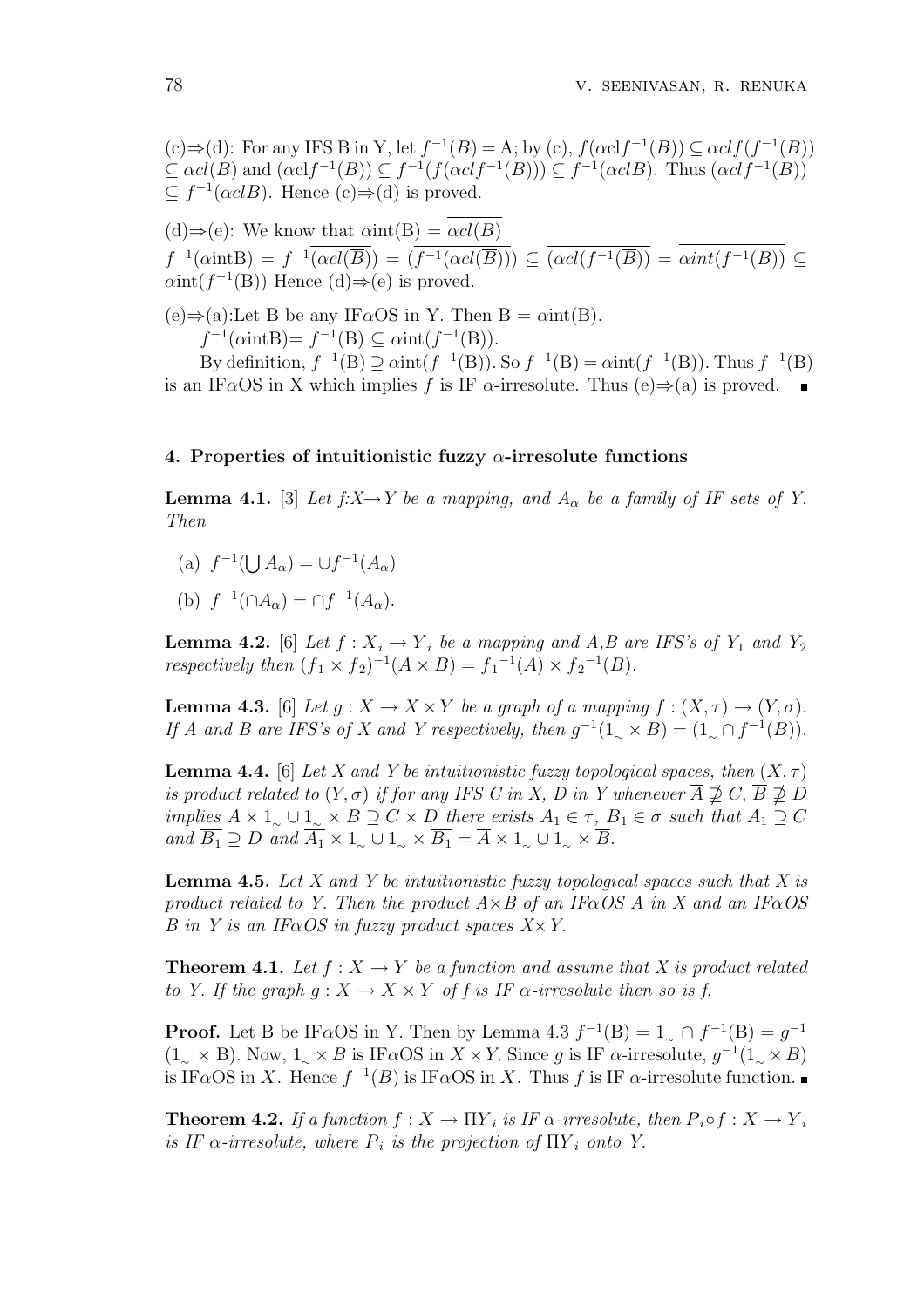**Proof.** Let  $B_i$  be any IF $\alpha$ OS of  $Y_i$ . Since  $P_i$  is IF continuous and IFOS, it is IF $\alpha$ OS. Now  $P_i$ :  $\Pi Y_i \rightarrow Y_i$ ;  $P_i^{-1}(B_i)$  is IF $\alpha$ OS in  $\Pi Y_i$ . Therefore,  $P_i$  is IF  $\alpha$ -irresolute function. Now  $(P_i \circ f)^{-1}(B_i) = f^{-1}(P_i^{-1}(B_i))$ , since f is IF  $\alpha$ irresolute and  $P_i^{-1}(B_i)$  is IF $\alpha$ OS,  $f^{-1}(P_i^{-1}(B_i))$  is IF $\alpha$ OS. Hence  $(P_i \circ f)$  is IF  $\alpha$ -irresolute.

**Theorem 4.3.** If  $f_i: X_i \to Y_i$ ,  $(i = 1, 2)$  are IF  $\alpha$ -irresolute and  $X_i$  is product related to  $X_2$ , then  $f_1 \times f_2 : X_1 \times X_2 \to Y_1 \times Y_2$  is IF  $\alpha$ -irresolute.

**Proof.** Let  $C = \bigcup (A_i \times B_i)$  where  $A_i$  and  $B_i$ ,  $i = 1, 2$  are IF $\alpha$ -open sets of  $Y_1$ and  $Y_2$  respectively. Since  $Y_1$  is product related to  $Y_2$ , by Lemma 4.5, that C  $= \bigcup (A_i \times B_i)$  is IF $\alpha$ -open of  $Y_1 \times Y_2$ . Using Lemmas 4.1 and 4.2 we obtain  $(f_1 \times f_2)^{-1}(C) = (f_1 \times f_2)^{-1} \cup (A_i \times B_i) = \cup (f_1^{-1}(A_i) \times f_2^{-1}(B_i)).$  Since  $f_1$ and  $f_2$  are IF  $\alpha$ -irresolute, we conclude that  $(f_1 \times f_2)^{-1}(C)$  is an IF $\alpha$ OS in  $X_1$  $\times X_2$  and hence  $f_1 \times f_2$  is IF  $\alpha$ -irresolute function.

**Theorem 4.4.** A mapping  $f : X \to Y$  from an IFTS X into an IFTS Y is IF  $\alpha$ -irresolute if and only if for each IFP  $p_{(\alpha,\beta)}$  in X and IF $\alpha$ OS B in Y such that  $f(p_{(\alpha,\beta)}) \in B$ , there exists an IF $\alpha$ OS A in X such that  $p_{(\alpha,\beta)} \in A$  and  $f(A) \subseteq B$ .

**Proof.** Let f be any IF  $\alpha$ -irresolute mapping,  $p_{(\alpha,\beta)}$  be an IFP in X and B be any IF $\alpha$ OS in Y such that  $f(p_{(\alpha,\beta)}) \in B$ . Then  $p_{(\alpha,\beta)} \in f^{-1}(B) = \alpha \text{int} f^{-1}(B)$ . Let A =  $\alpha$ int $f^{-1}(B)$ . Then A is an IF $\alpha$ OS in X which containing IFP  $p_{(\alpha,\beta)}$  and  $f(A) = f(\alpha int f^{-1}(B)) \subseteq f(f^{-1}(B)) = B.$ 

Conversely, let B be an IF $\alpha$ OS in Y and  $p_{(\alpha,\beta)}$  be IFP in X such that  $p_{(\alpha,\beta)} \in$  $f^{-1}(B)$ . According to assumption there exists IF $\alpha$ OS A in X such that  $p_{(\alpha,\beta)}$   $\in$ A and  $f(A) \subseteq B$ . Hence  $p_{(\alpha,\beta)} \in A \subseteq f^{-1}(B)$  and  $p_{(\alpha,\beta)} \in A = \alpha \text{int} A \subseteq \alpha \text{int} f^{-1}(B)$ . Since  $p_{(\alpha,\beta)}$  be an arbitrary IFP and  $f^{-1}(B)$  is union of all IFP containing in  $f^{-1}(B)$ we obtain that  $f^{-1}(B) = \alpha \text{int} f^{-1}(B)$ . So, f is an IF  $\alpha$ -irresolute mapping.

**Definition 4.1.** [4] Let  $(X,\tau)$  be an IFTS and let A be any IFS in X. Then A is called IFdense set if clA =  $1<sub>∼</sub>$  and A is called nowhere IFdense set if  $int(cl(A))= 0_{\sim}.$ 

**Theorem 4.5.** If a function  $f : (X, \tau) \to (Y, \sigma)$  is IF  $\alpha$ -irresolute, then  $f^{-1}(A)$ is IF $\alpha$ -closed in X for any nowhere IFdense set A of Y.

**Proof.** Let A be any nowhere IF dense set in Y. Then  $int(cA)=0$ . Now,  $1\text{-int}(\text{cIA}) = 1_{\sim}$ .

 $\Rightarrow$  cl(1-cl(A)) = 1∼ which implies cl(int(1-A)) = 1∼. Since int1<sup>∼</sup> = 1<sup>∼</sup>,  $int(cl(int(1-A))) = int1_\sim = 1_\sim$ . Hence 1-A ⊆  $int(cl(int(1-A))) = 1_\sim$ . Then 1-A is IF $\alpha$ OS in Y. Since f is IF  $\alpha$ -irresolute,  $f^{-1}(1-A)$  is IF $\alpha$ OS in X. Hence  $f^{-1}(A)$  is IF $\alpha$ CS in X.

**Theorem 4.6.** The following hold for functions  $f: X \to Y$  and  $q: Y \to Z$ .

(i) If f is IF  $\alpha$ -irresolute and g is IF  $\alpha$ -irresolute g  $\circ$ f is IF  $\alpha$ -irresolute.